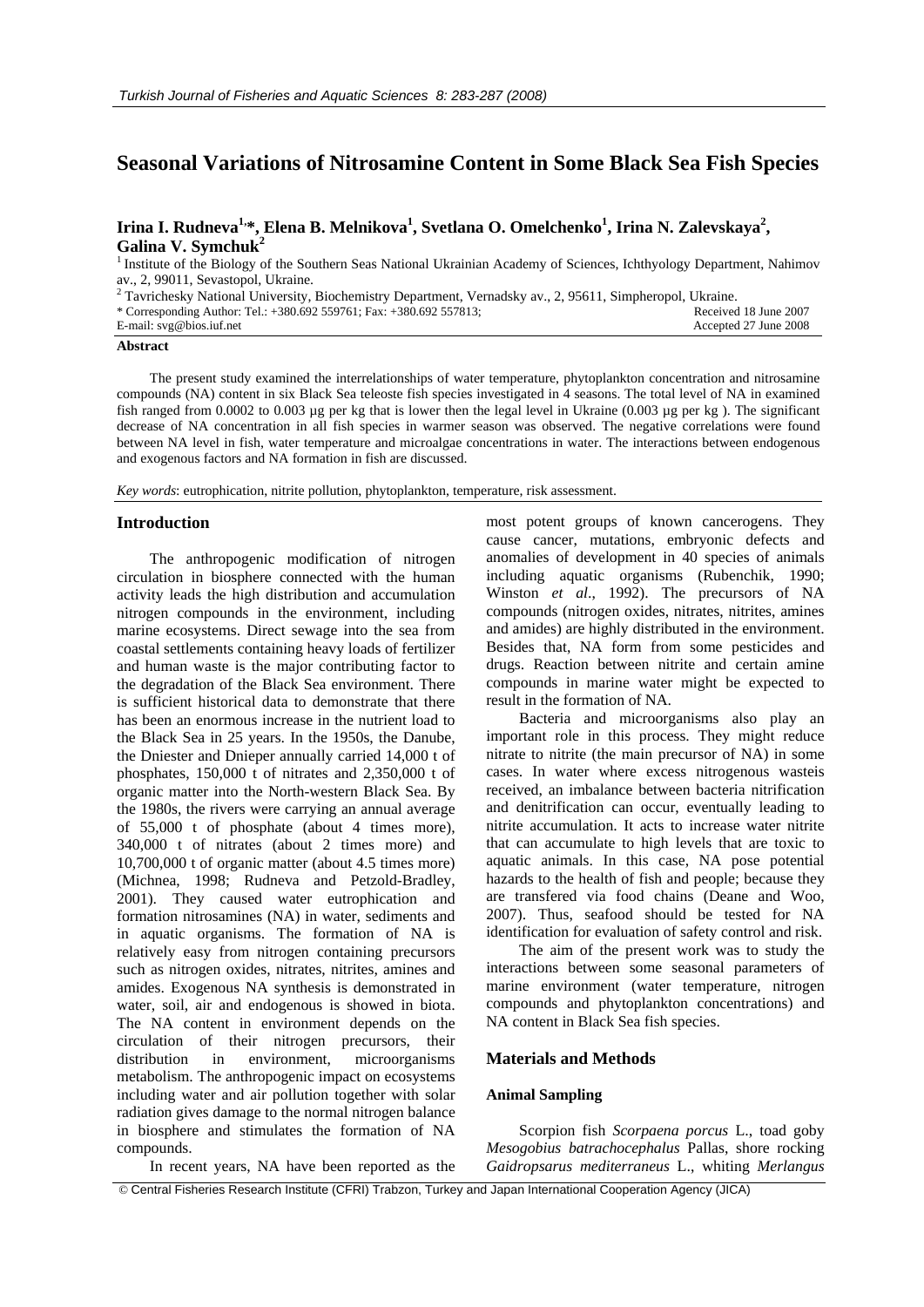*merlangus euxinus* Nordmann, red mullet *Mullus barbatus ponticus* Essipov and Mediterranean scad *Trachurus mediterraneus* Staidachner were seasonally collected (from winter 2003 to winter 2004) in Sevastopol Bay, Black Sea, Ukraine (Figure 1). Fish were caught, kept on ice, killed by spinal section and brought to the laboratory. Fish meat was prepared and frozen at -20°C for NA determination. NA were extracted by cold ester from 100-150 g of tissue, pooled from 10 - 15 fish.

#### **Procedure**

NA detection involved the use of thin-layer chromatographic method on silicagel plates in the chlorophorm : benzol : ethylacetate : acetic acid solution in ratio volume 18:10:8:0.5 in triplicates (Kawabata *et al*., 1974; Acronymous, 1979). NA were identified by UV irradiation light and compared to control and reference samples on the base of  $R_f$ . The solutions of dimethylamine, diethylamine, piperidine, pirollidine and dibuthylamine were applied as reference samples.

Summary: NA content was estimated according the following formula:

 $C = 1000$  Kn/Vm

- $C NA$  content in the sample,  $\mu$ g per kg;
- n NA content in the silicagel plate, ng;
- V –sample volume, µl;
- $M$  examined sample mass, g;
- K extraction coefficient;

Data of water temperature was presented by the Sevastopol Department of Black Sea State Protection Agency. The data of phytoplankton concentration in Sevastopol Bay were cited by the publication of Lopuhina and Manjos (2005).

#### **Statistical Analysis**

This was performed using Student t-test for paired values (Lakin, 1990). The values presented are the mean  $\pm$  SD of three or more independent measurements per each season. Correlation test was employed to analyze the relationship between water temperature, phytoplankton cell concentration and NA content in examined fish species. In all cases, the significant level adopted was  $95\%$  (P= 0.05).

### **Results**

The obtained results demonstrated the common tendency of decreasing NA content in the warmer period in all examined fish species. In winter period, the highest was detected in *S. porcus* and *G. mediterraneus* (higher than those in other fish species) (Figure 2, P<0.05). No significant differences were found between *M. batrachocepalus, M. merlangus euxinus* and *M*. *batrachocepalus*. The lowest NA concentration was observed in *T. mediterraneus*  (P<0.05). In spring, NA content was higher in *S.porcus*, *M. batrachocepalus* and *M.barbatus ponticus* than in other fish species, while no significant differences were found in NA concentrations in examined fish in summer. In autumn, *S. porcus* and *M*. *batrachocepalus* showed significantly higher (P<0.05) NA content than the other fish, of which the parameters were not significantly different. Negative correlation between water temperature and NA content in fish was found (Table 1).

The strong correlation  $(r = -0.63)$  was showed between water temperature and NA content in *G. mediterraneus,* the medium values were found in *S. porcus* (r = -0.338), *M*. *barbatus ponticus* (r = -0.328), *M. merlangus euxinus* (r = -0.328), and *T. mediterraneus* (r = -0.292). No correlation was



**Figure 1.** Sampling site of fish specimens in Sevastopol Bay (Black Sea).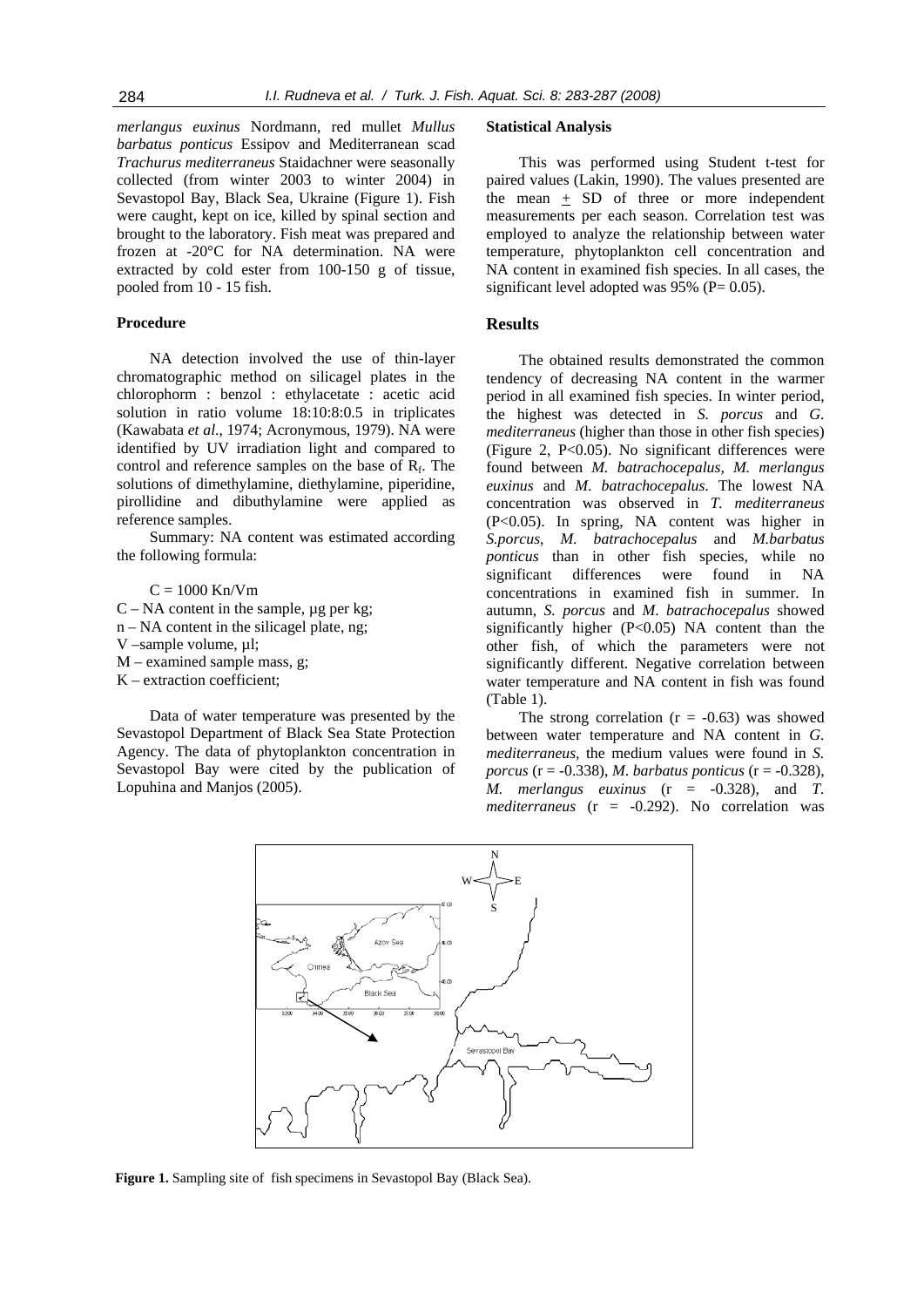

**Figure 2.** Interactions between NA content in fish and water temperature.

**Table 1.** Correlation coefficients between water temperature, phytoplankton cells number and NA content in fish

| Fish species         | Correlation<br>coefficients<br>between | water | Correlation      | coefficients                      | between |
|----------------------|----------------------------------------|-------|------------------|-----------------------------------|---------|
|                      | temperature and NA contents in fish    |       |                  | phytoplankton cells number and NA |         |
|                      |                                        |       | contents in fish |                                   |         |
| S. porcus            | $-0.338$                               |       |                  | $-0.741$                          |         |
| M. batrachocepalus   | $-0.096$                               |       | $-0.649$         |                                   |         |
| G. mediterraneus     | $-0.630$                               |       | $-0.806$         |                                   |         |
| M. barbatus ponticus | $-0.328$                               |       | $-0.766$         |                                   |         |
| M. merlangus euxinus | $-0.32$                                |       | $-0.766$         |                                   |         |
| T. mediterraneus     | $-0.292$                               |       |                  | $-0.782$                          |         |

observed in *M*. *batrachocepalus.* Thus, the obtained results showed that water temperature is an important seasonal parameter influences NA formation in fish.

According to the results obtained by Lopuhina and Manjos (2005), the concentrations of microalgae cells in Sevastopol Bay in the examined period were increased in 2 times in summer (Figure 3). Strong negative correlation between NA content in fish tissues and phytoplankton cell concentrations was showed (Table 1). Significantly higher correlation coefficients than in the case of interactions between NA content and water temperature was observed. The highest correlation was detected in *G. mediterraneus*  (r = -0.806), the lowest was in *M. batrachocephalus*  $(r = -0.648)$ , the others were approximately identical. Thus, the correlation between NA content in examined fish species and phytoplankton cells concentration in water was stronger than that between NA content in fish and water temperature.

### **Discussion**

Several field studies with various fish species have shown the presence volatile NA in their tissues (Ijengar *et al*., 1976; Ruiz-Capillas *et al*., 2000). NA at levels ranging from 0.01 to 0.1 ppm have been

confirmed in Chinese marine salt fish *Argirops spinifers*, *Nemipterus virgatus*, *Scomberomorus commersoni* and *Pseudosciaena crocea.* In contrast, fresh water fish were shown to contain a lower level of NA and therefore to present a less favourable environment for the formation of NA in general (Fong and Chan, 1976). The levels of Nnitrosodipropylamine were found to be 2.8 µg per kg on an average in raw samples of Alaska pollak *Theragra chalcogramma* (Sung *et al*., 1997). The epidemiological studies of 145 samples of cooked salted fish in China showed that the total volatile NA was 0.028-4.545 mg per kg. The researchers suggested that the consumption of Chinese salted fish is causative factor for nasopharyngel carcinoma (NPC). They demonstrated the positive correlation between the levels of NA and mortality from NPC. Their results support the conclusion that the high NPC risk may be attributed to consumption of salted fish containing high contents of NA (Zou *et al*., 1994).

Our results showed that in examined Black Sea teleoste fish species tissues, NA content ranged from 0.0002 to 0.003 µg per kg. It was lower than the legal level which is 0.003 µg per kg of fish in Ukraine. At the same time, clear seasonal variations were observed. Values were lower in the warmer season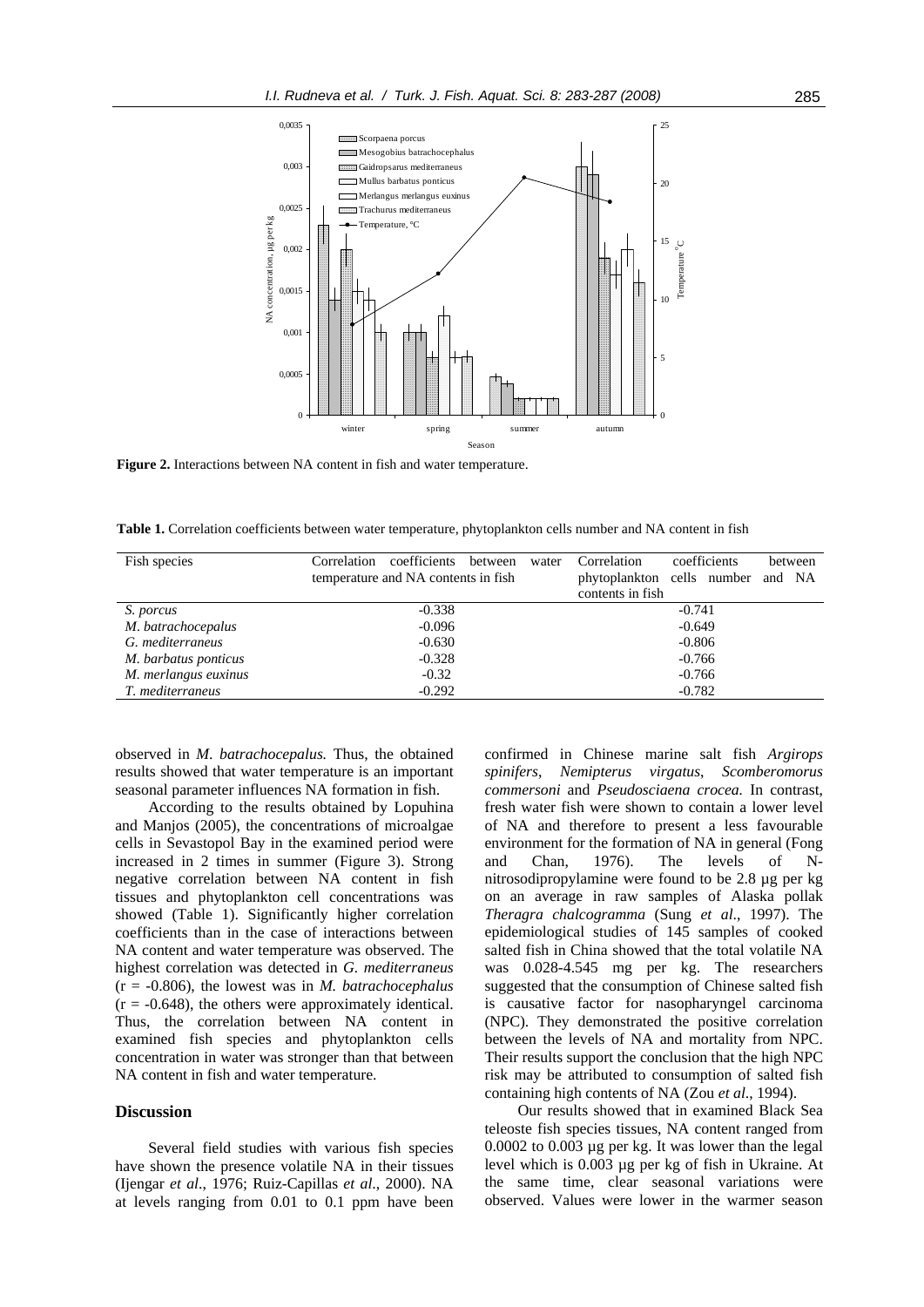

**Figure 3.** Interactions between NA content in fish and phytoplankton concentration in water.

and increased in autumn. Water temperature and phytoplankton cell concentration also showed significant seasonal variations which negatively correlated with NA content in fish. Medium and low correlations were found between NA content in fish and water temperature, while correlation between NA level and phytoplankton concentration was stronger. So the lower NA values observed in fish collected in spring and summer could be explained by higher concentrations of microalgae cells in warmer period. It is well known that microalgae utilize nitrogen compounds dissolved in water which are needed for their growth and development. Thus, the concentration of NA and especially their precursors, decreases in warmer period; and the risk of NA formation in water and biota also decreases.

An important role of microorganisms in the reactions of NA formation in water was reported by other researchers (Barabasz *et al*., 1995; Kim *et al*., 1996; Sangjindovong, 1997). At the same time, fertilized and hatching eggs are the most sensitive to toxic effects of exogenous NA. In laboratory conditions, it was demonstrated that NA in high concentrations decreased the hatching of fertilized eggs and therefore through their effect on eggs hatchability, may reduce fish populations along with increasing aquatic eutrophication (Bieniarz *et al*., 1996). In autumn time, phytoplankton bloom decreases, microalgae cells finish their vegetation and dump on the bottom, nitrogen compounds dissolve in water and accumulate in bottom sediments. Their increased concentration causes the formation NA precursors in water and in biota.

Besides that, the peculiarities of fish biology and ecology could influence NA content in examined species. In most cases, NA content is higher in bottom fish species (*S. porcus, M*. *batrachocepalus, G. mediterraneus, M. barbatus ponticus* and *M. merlangus euxinus*) than in pelagic *T. mediterraneus.*  These differences are clearer in colder period than in

warmer time. It could be suggested that bottom fish species affected by NA precursors are stronger than pelagic ones for three possible reasons. Firstly, they are inhabited at the bottom area and their preferable food is bottom invertebrates containing high levels of xenobiotics including NA and precursors, which transfer through food chains. Secondly, the dead algae cells dump on bottom and thus the lower water layers contain higher concentration of nitrogen compounds than the upper layers. The interaction between them causes the formation of NA and their precursors which involve in fish metabolism. Thirdly, pelagic *T. mediterraneus* migrates and can to leave the polluted and eutrophed waters with unfavourable living conditions, while the bottom fish species cannot migrate in long distances and prefer to stay at the constant locations. Additionally, the differences in metabolism of bottom and pelagic fish species should be also taken into account.

Based on the knowledge obtained from these and other studies, it is our opinion that the seasons and related factors such as temperature, eutrophication and algae bloom play an important role in NA formation in fish. It needs to be assessed in fisheries and seafood production.

#### **Acknowledgements**

We thank Sevastopol Department of Black Sea State Protection Agency for seasonal data of water temperature in Sevastopol Bay.

#### **References**

- Acronymous. 1979. Methodological recommendations of determination, identification and quantitative detection of N-nitrozamines in the food. GOST, Moscow. (in Russian)
- Barabasz, W., Rozycki, E. and Smyk, B. 1995. The occurrence of carcinogenic nitrosamines in the aquatic environment (fishponds in wetlands). Acta-Hydrobiol